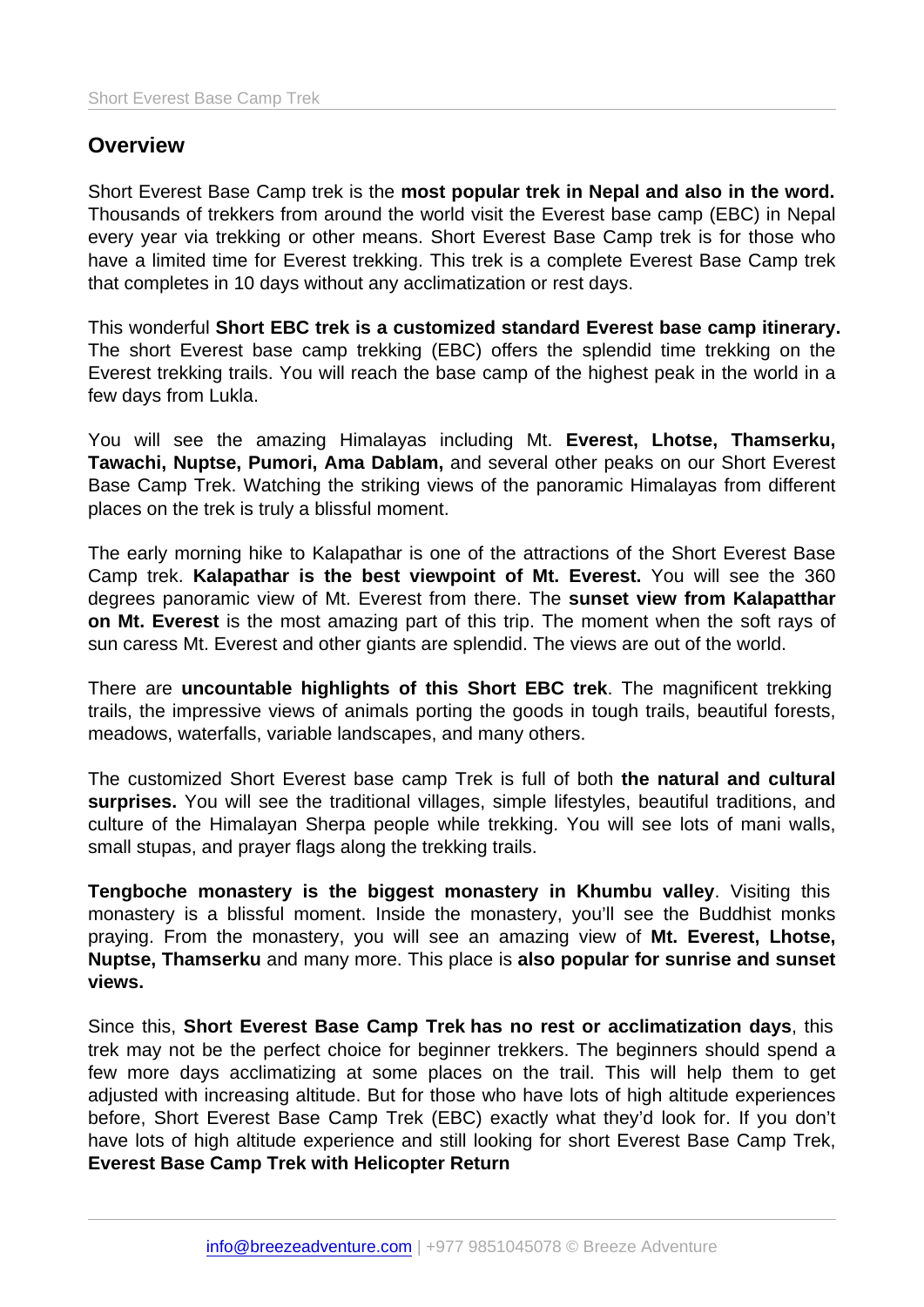( 10 Days) would be the best option!

Is the Short EBC Trek Difficult?

The Short Everest Base Camp Trek is categorized as 'moderate' in difficulty. It is less of a challenge for those who have previous high altitude trekking experience. For those who don't have previous high altitude experience, this trip can be difficult because of High altitude. In terms of the actual trail, the path up to Gorekshep and Everest Base Camp is man-made. However, the trail to Gorekshep changes every year due to the glacier melting, so the trail can be a bit rocky. The trail from Gorakshep to Everest Base Camp can be a bit rocky as well. It is always advisable to follow your guide in this part and to ask for help if you get confused. Although this trek is not too difficult for experienced alpine hikers, you can certainly add an extra day to the itinerary to have a more relaxed pace.

What is the Best Time for the Short Everest Base Camp Trek?

The best time to take the Short Everest Base Camp Trek is after the monsoon season (September-November) and just after winter (March-May). The most common season for trekking in the Everest region is autumn. September is renowned for having colorful landscapes with the white Himalayas in the background. October and November offer the clearest views of the Himalayas. The second most popular season is spring. March is popular for having clear views and blooming alpine flowers. April is the time for climbing expeditions, so you'll be able to see a colorful little town of tents at Everest Base Camp! All the expedition groups hunker down at the base camp for their training and acclimatization before they start the next leg of their summit push. If you come either in the spring and autumn, you will have awesome views of Everest Base Camp and Mount Everest from Kalapatthar.

Is the Short Everest Base Camp Trek for you?

Of course! The Short Everest Base Camp Trek is for anyone, especially you! That being said, it's better if you have previous high altitude trekking experience. Or, if you are nearby some mountains, you should build up your stamina and fitness before you take the Short Everest Base Camp Trek. If you have the inner determination and some previous hiking experience, we will help you finish this trek successfully. For a successful trek, you need both inner power and solid stamina . Just stamina alone, this trek cannot be done. Those who are physically and mentally strong and those who love the mountain and will enjoy every moment in the Himalayas make it to Everest Base Camp easily.

Fitness Level for this Trek

You don't have to be an athlete or a bodybuilder to finish this trek! You should be in decent shape and have some previous hiking experience. We recommend doing some hiking regularly starting about 10 weeks before your departure date. Walking about 3-5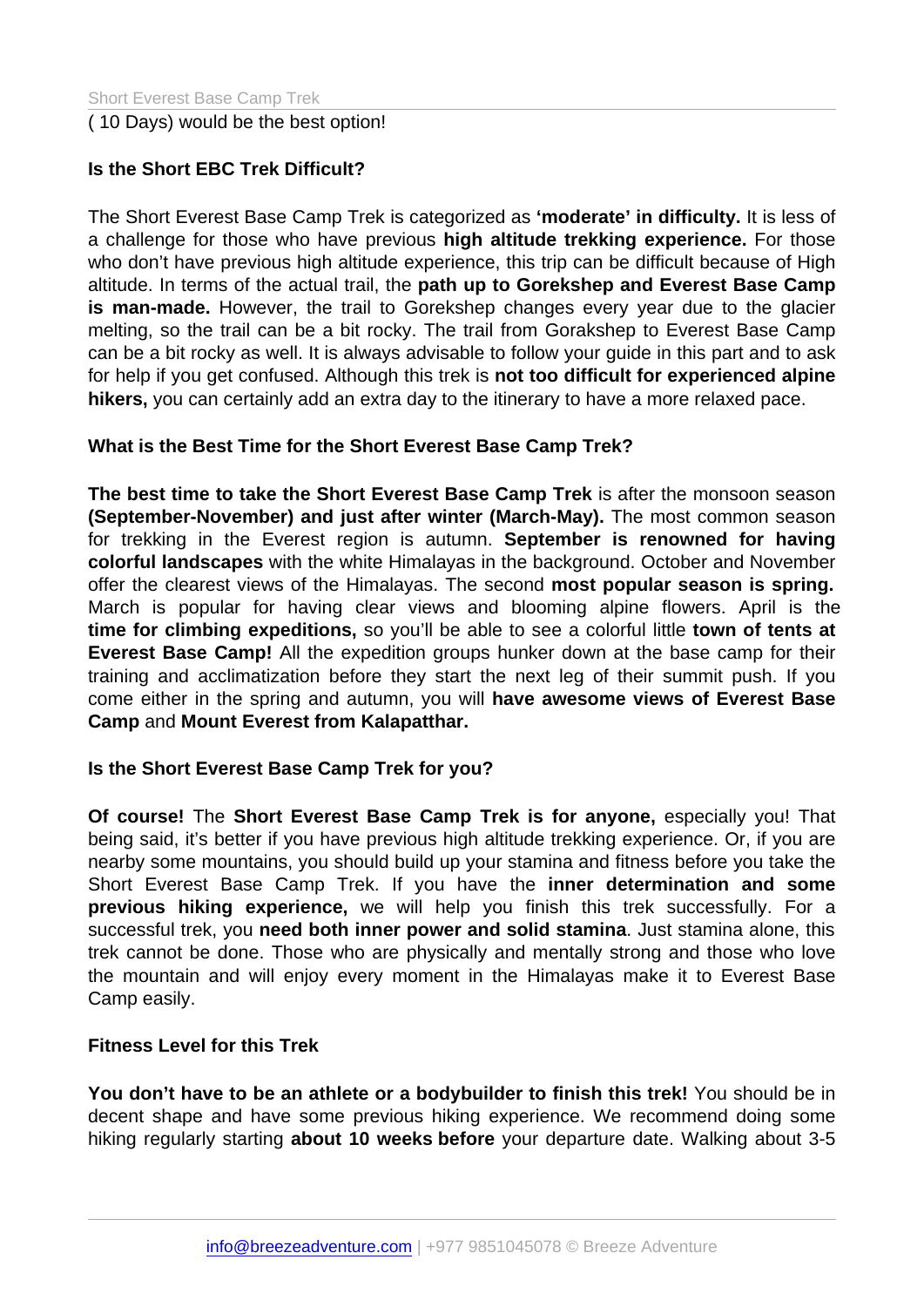#### Short Everest Base Camp Trek

km every day, especially up and downhill, builds your stamina and will help you on the trail to Everest Base Camp. If you don't have any mountains near you, running on a treadmill, stair-climbing, swimming, etc., will build your stamina. Please consult your doctor before you go to the gym or do any rigorous exercise. All in all, you do not have to be an ultra-athletic climber or a sportsman. This trek requires just hiking experience on an up and down trail. Just say, "I want to do this trek!" and we will handle the rest!

Do we miss any special places on this trek?

No, you won't miss any places on the Short Everest Base Camp Trek. The trail is the exact same as the standard Everest Base Camp Trek . The only difference is that there are not any acclimatization days on this itinerary. The climb up to Kalapatthar viewpoint is included in this trek as well. The most popular places such as Namche Bazaar, Tengboche Monastery, Dingboche village, Lobuche, and of course, Everest Base Camp, are all included in this trip.

### Trekking Trail and Distance

The trekking trail up to Base Camp is manmade, well-maintained, and safe. On two days, the trail only goes up. On the third day, there are ups and downs, but then the trail goes gradually up all the way to Everest Base Camp. Expect to walk 5-7 hours per day on the trail. There are lots of teahouses on the trail, so while walking, we can stop and have tea or coffee. If you are too tired, you can have a rest and change the itinerary. This trek is flexible and catered to your comfort. The total distance of the Short Everest Base Camp Trek is about 130 kilometers (about 80 miles).

## Best Places for Mount Everest Views on Short EBC Trek

The Short Everest Base Camp Trek offers amazing, once-in-a-lifetime views of Mt Everest – the same views as the legendary EBC Trek. We start to see Mount Everest from Day 2 on the way to Namche Bazaar. If the weather is bad at that time, don't worry! You will see it the next day. Seeing Mt. Everest from the Sagarmatha National Park Museum with Tenzing Sherpa's statue is a picture-perfect moment. This spot is just a short distance from Namche Bazaar and displays a stunning Everest view. The most popular Everest viewpoint, though, is Kalapatthar! From here, you can an up-close Everest view right before your eyes!

Famous Places on Short Everest Base Camp Trek

The most famous places on the Short Everest Base Camp Trek are Lukla Airport, Namche Bazaar, Tengboche Monastery, Everest Base Camp, and Kalapatthar. Everyone has a certain place that sticks out to them during the trek, but these are definitely the most memorable, each for their own reason. Lukla is famous for having one of the most dangerous airports (and highest) in the world! Namche is famous for its commercial appeal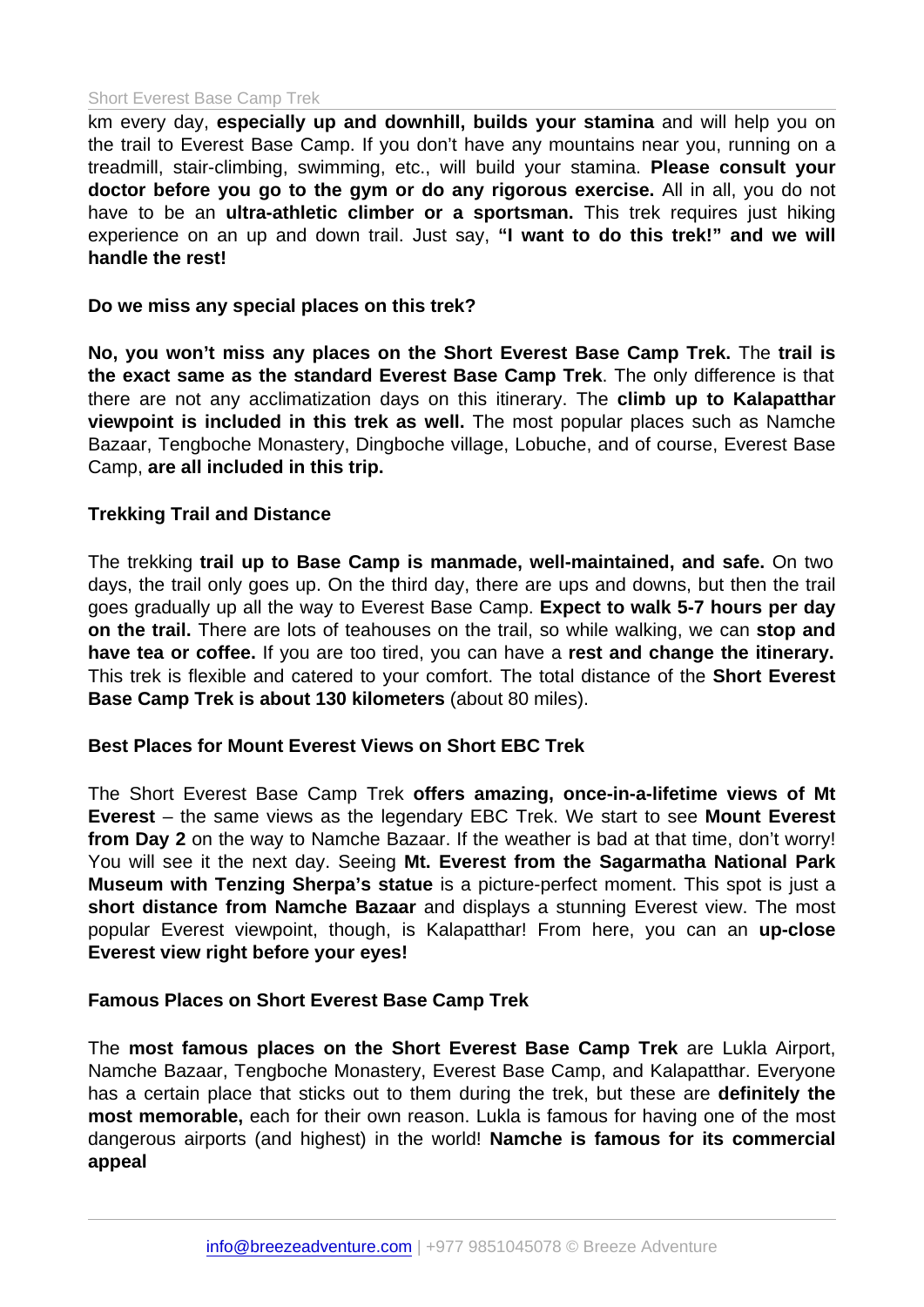#### Short Everest Base Camp Trek

(i.e. food, bars, cafes, etc.). Tengboche Monastery is the largest and oldest in the Khumbu region, and it has a great view of the Mt. Everest and the other Himalayas. Everest Base Camp needs no explanation, and Kalapatthar is popular for having the best view of Mt. Everest, Khumbu Glacier, and a plethora of other Himalayan peaks.

Are any risks involved in the Short Everest Base Camp Trek?

Short Everest Base Camp Trek is a moderately challenging trek due to the high altitude (5000+ meters at some points). But to avoid altitude sickness, our well-designed itinerary and very experienced local guides help minimize the risk. We must always be on the safe side. If you're scared of getting altitude sickness, make sure to carry Diamox (after consulting your doctor). Our team always makes an effort to minimize all risks during your trek, but some things are out of our control. Our entire team will be with you and we always try to minimize problems. Do tell us if you are experiencing any trouble on the trail. Other than that, just enjoy the trek and the glorious Himalayas; we will handle the rest!

Can we hike to Kalapatthar?

Yes, of course! This Short [Everest Base Camp Trek](https://www.breezeadventure.com/everest-base-camp-trek/) itinerary includes a visit to Kalapatthar. You can hike up to Kala Patthar after seeing Everest Base Camp or the next morning for the sunrise view before heading back towards Namche Bazaar and eventually Lukla.

Need an extra day?

We always prioritize safety on all of our trips, so we recommend taking an extra day for this trek if you need it. If the weather gets bad in Lukla, if you needed an extra day to rest, or if you want to stick around a particular village and explore, you could use that extra day and not worry about missing your international flight.

Why trek with Breeze Adventure?

Beyond the fact that we are fun, energetic, compassionate, and caring, we put your safety and success in reaching Everest Base Camp as our highest goal. Our team has years of experience in guiding people in the Himalayas. Our team handles any problems you might encounter and we do our best to keep you comfortable. Also, most of our team is from the Everest region itself. They have spent most of their lives there and have tons of knowledge and expertise in the region. Our youthful, passionate Sherpa team will make this trip exciting and memorable for you.

## **Highlights**

The thrilling and scenic flight, Kathmandu to Lukla and back.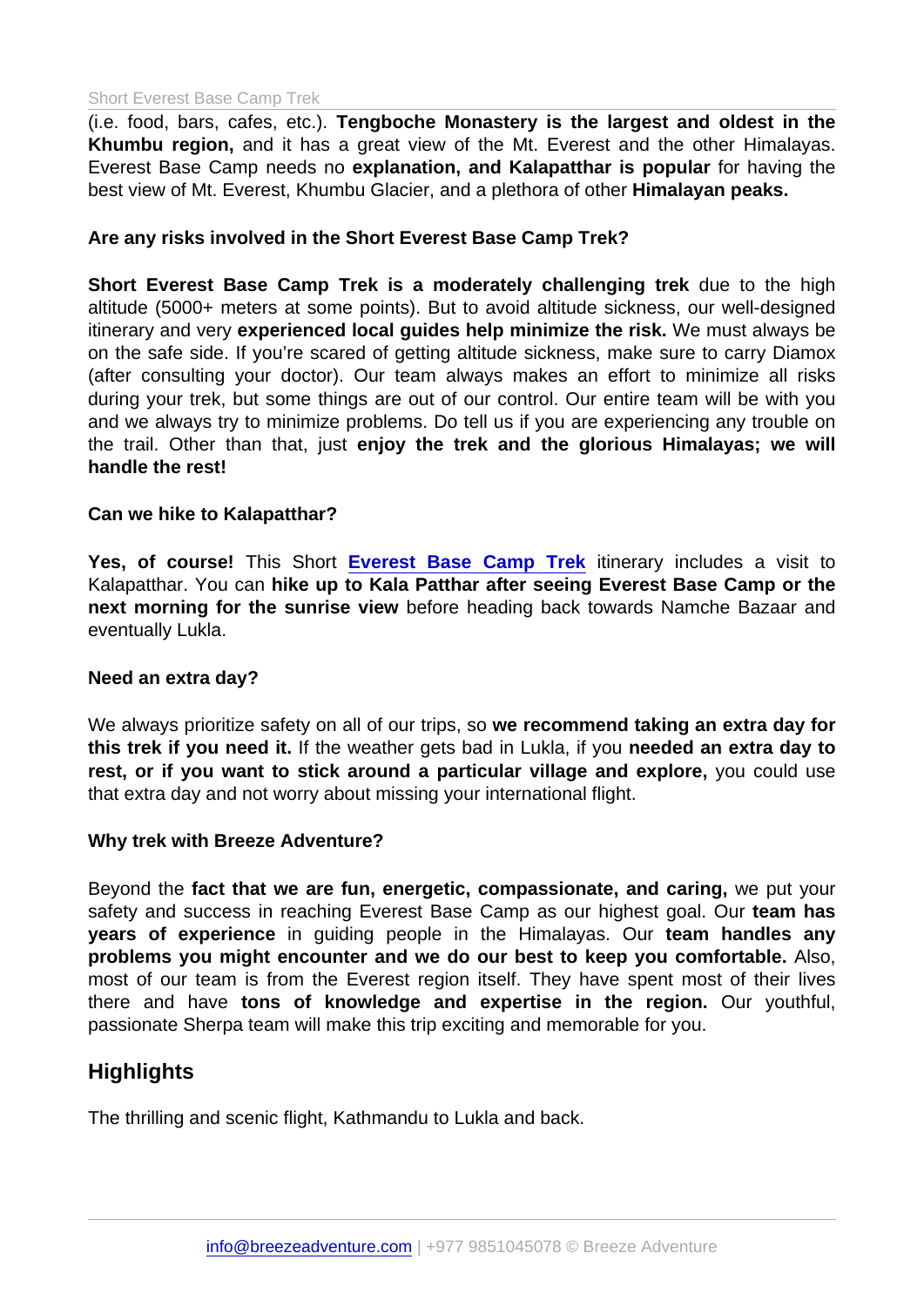Namche Bazaar, the major Sherpa hub in Khumbu.

The traditional Sherpa villages, their traditions, and culture.

Sagarmatha National Park, a UNESCO World Heritage Site in Nepal.

Tengboche Monastery, the biggest monastery in Khumbu Valley.

Everest Base Camp and Kalapathar.

Khumbu Glacier

Panoramic view of the Himalaya

Outline Itinerary

Day 01 : Fly to Lukla (2860m), trek to Phakding (2610m), 30min Flight, walk 2- 3 hours

Day 02 : Trek from Phakding to Namche Bazaar (3440m) 6-7 hours.

Day 03 : Trek from Namche Bazaar to Tengboche (3860m), visit Tengboche monastery. 5 hours.

Day 04 : Trek from Tengboche to Dingboche (4410m), 5-6 hours

Day 05 : Trek from Dingboche to Lobuche (4940m), 6 hours.

Day 06 : Trek from Lobuche to Gorakshep (5164m) to EBC (5365m) and back to Gorakshep, 8 hours

Day 07 : Hike from Gorakshep to Kala Patthar (5643m) and retreat trek to Pheriche (4370m), 8 hours.

Day 08 : Trek from Pheriche to Namche Bazaar, 7 hours.

Day 09 : Trek from Namche to Lukla , 7 hours

Day 10 : Fly out from Lukla to Kathmandu.

## Cost Includes

- Transportation to and from Tribhuvan Airport.
- Two nights in a 2-3 star hotel in Kathmandu, breakfast included.